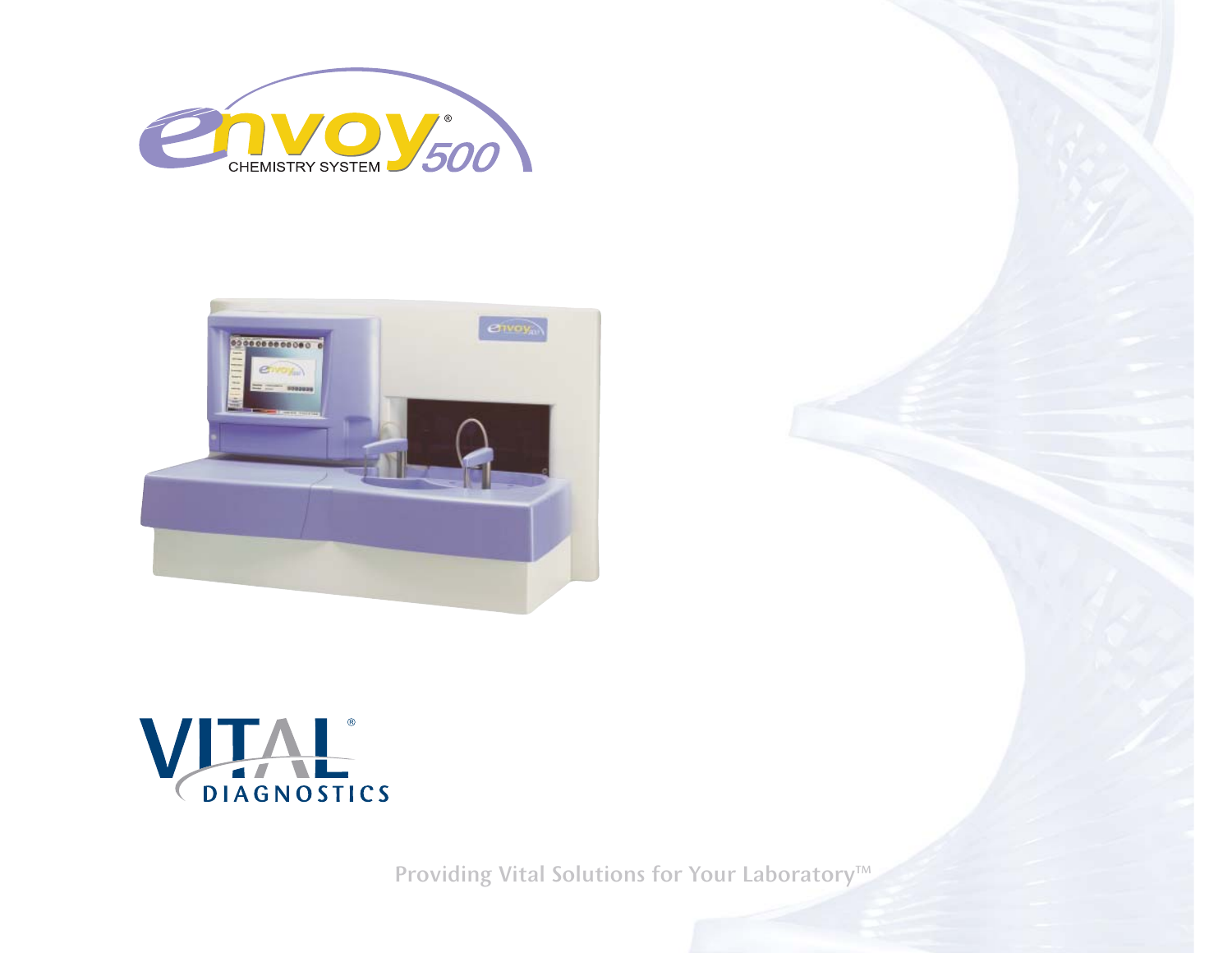# **Why choose the Envoy 500?**

**Performance matters.**

**Support you can count on. Highest quality reagents.**

### **Faster test results**

With the Envoy, you receive test results faster than almost any other bench top chemistry system on the market, allowing you to make you treatment decisions sooner.

### **Cost Savings**

The Envoy 500 was designed to deliver the peformance of large floor model analyzers but provide the cost efficiency of a benchtop. From reusable glass cuvettes to low manintenance, the Envoy 500 saves your laboratory money.

## **Room to grow**

No other bench top chemistry system on the market provides the throughput and flexibility of the Envoy 500. When your laboratory needs grow, the Envoy 500 will be able to handle the new workload.

Vital Diagnostics' commitment to providing the best service and support in the industry continues with the Envoy 500. When you purchase an Envoy 500 you receive a 1 year warranty which provides you unlimited technical support and on-site service calls as needed, as well as one preventive maintenance visit per year.

The Envoy 500 uses its own line of reagents that are manufactured, validated and optimized by Vital Diagnostics. This ensures quality results, maximum performance, and the best overall value. The Envoy 500 reagents also feature bar coded labels, allowing the Envoy to efficiently identify each reagent.



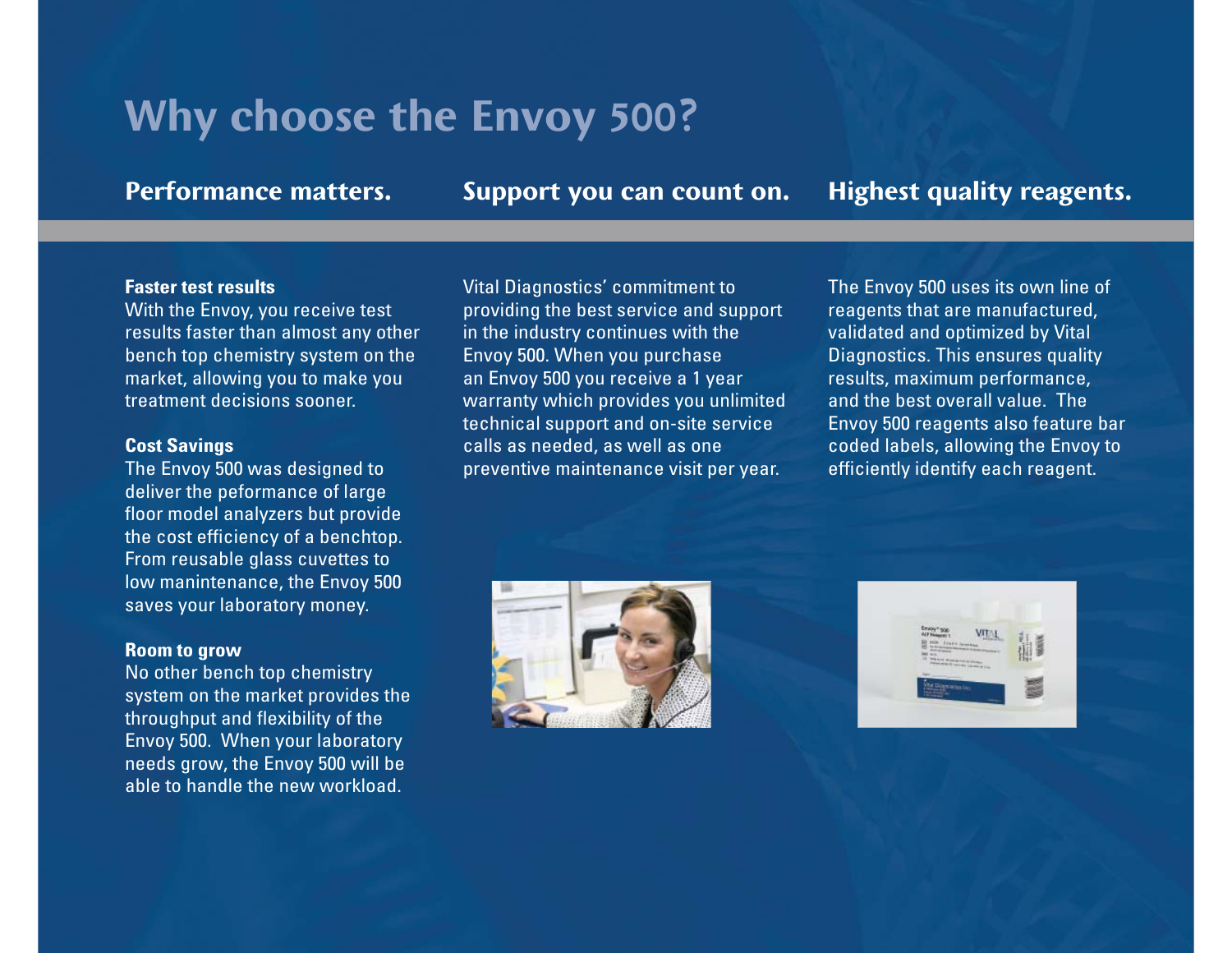# **All the features you need.**

## **Software**



#### **Touch Screen**

The Envoy 500 has a built-in LCD touch screen and, is driven by the Windows® 2000 operating system. This provides greater ease of use and space savings by eliminating a bulky external monitor and CPU.

#### **Quality Control**

Quality Control results are stored in memory and easily displayed on the screen. QC can be evaluated using up to six Westgard rules and displayed with either Levey-Jennings Graphs or Juden Plots.

#### **Pre-Programmed Parameters**

The Envoy Reagent application parameters are pre-loaded into the software, saving you time and eliminating the possibility of data entry mistakes.



#### **Large Capacity**

The Envoy 500 holds up to 40 individual Envoy reagents (mono or dual), providing a longer walk-away operation.

#### **Refrigerated Reagent Tray**

Onboard refrigeration and storage assures reagent stability, which increases reliability of results, while lowering laboratory costs.

#### **Continuous Inventory Monitoring**

Continuous inventory monitoring enables the operator to know the number of tests remaining for each reagent, minimizing waste.

#### **Positive Reagent Identification**

The reagent chamber contains an infrared barcode scanner capable of scanning Envoy bar coded reagents, automatically recognizing reagent position and lot expiration intervals.



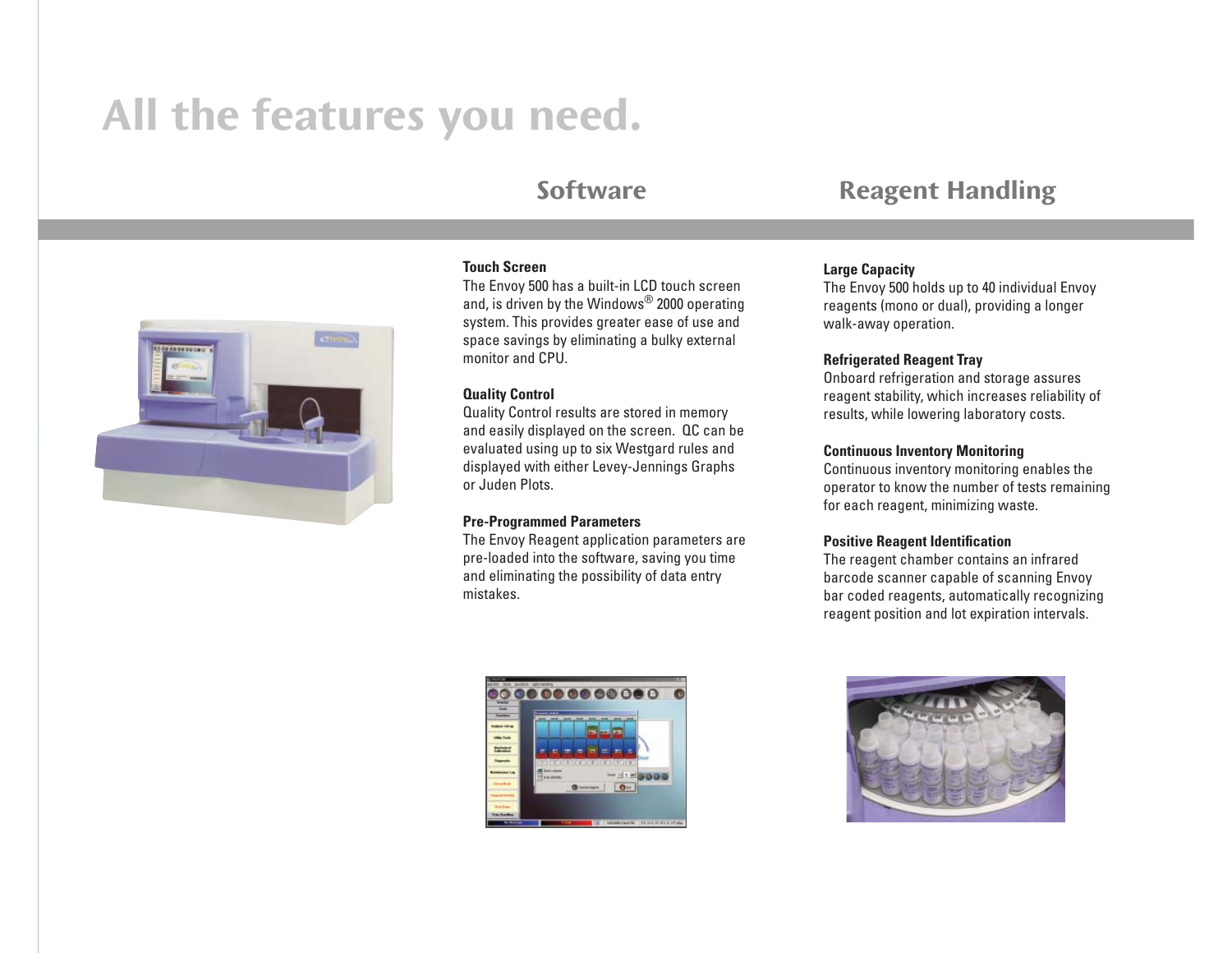# **Sample Handling**

# **Dry ISE**

#### **Sample Wheel**

The Envoy 500 sample wheel has 52 positions available for patient samples and 26 for calibrators and controls providing your laboratory high throughput capability. Primary tubes or sample cups can be used, providing the testing flexibility you need.

#### **Liquid Sensor Detection**

Liquid sensor detection prevents reporting of invalid results from an insufficient sample. This ensures accurate results and proper treatment decisions.

#### **Positive Sample Identification**

The sample chamber contains an infrared barcode scanner, capable of scanning your patient barcodes eliminating the need to manually enter patient information and reducing the risk of sample errors that can cost you time and money.



#### **Dry Electrodes**

The Envoy 500 utilizes a proven, dry, solid-state ISE (Ion Selective Electrode) that doesn't need to be kept wet, reducing reagent consumption

#### **Four Parameters**

The ISE system has four electrodes,  $Na<sup>+</sup>$ ,  $K^+$ , Cl and CO<sub>2</sub>, providing a complete test panel without adding an enzymatic procedure or using a traditional 'wet' electrode. This significantly reduces costs and maintenance time, while increasing reliability of results.

## **Reaction Cuvettes**

#### **Glass Cuvettes**

The Envoy 500 contains 34 reusable glass cuvettes that are automatically washed on board, which eliminates the cost of expensive disposable cuvettes.

#### **Increased Walk-away Time**

The reusable glass cuvettes also provide your lab longer walk-away time than a system using disposable cuvettes, which requires you to return to the instrument to reload cuvettes on a regular basis.



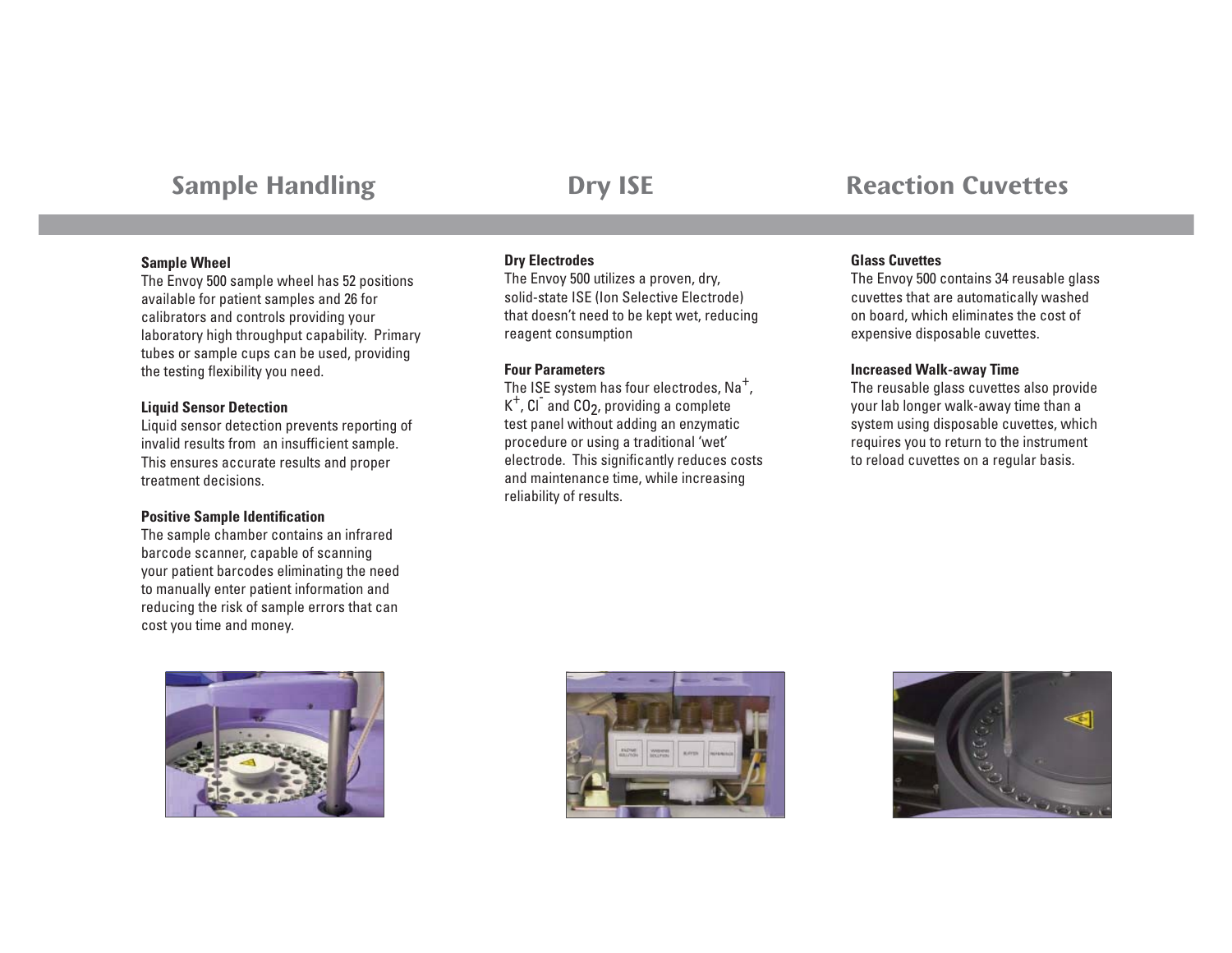# **Test Menu**

#### **General Chemistry Assays**

AlbuminBilirubin, Direct Bilirubin, Total Calcium**Creatinine** GlucoseIron, Total Magnesium Phosphorus Protein, Total Urea Nitrogen (BUN) Uric Acid

#### **Enzyme Assays**

Alanine AminoTransferase Alkaline Phosphatase Amylase Aspartate Transaminase Creatine Phosphokinase Gamma Glutamyl Transferase Lactate Dehydrogenase

#### **Special Chemistry Assays**

Hemoglobin A1c

#### **Lipids Assays**

Direct LDL**Triglycerides** Direct HDLCholesterol

#### **Electrolyte Assays**

Carbon DioxideChloridePotassiumSodium

> \*Reagents are available from third party manufacturers. Vital Diagnostics does not manufacture or sell these reagents. All reagents have suggested application parameters only.

## **Special Chemistries**

Apolipoprotein A1\* Apolipoprotein B\* CRP Wide Range\* CRP High Sensitivity\* Cystatin C\* Digoxin\* Fructosamine\*IgA\* IgG\* IgM\* Phenytoin\* Tegretol\* UIBC\*Valproic Acid\*

#### **In Development**

FerritinLipase MicroalbuminPhenobarbitalTheophylline

# **Technical Specifications**

**Operative method:** Random access<br>**Kind:** Random access Ring: Random access **ISE Module:** K, Na, Cl, CO<sub>2</sub><br> **Test Modes:** New Youtine, batch **Sample rerun and Dilution:** Automatic **Calibration and controls:** Automatic

**Reagent volume:** From 5 µl to 500 µl **CD rom:**  $> 48x$ **Hard disk:**  $>10$  Gb **Floppy disk:** 1.44 Mb **Light source:** The Malogen lamp 12V - 35W **Optical path:** 7 mm  $\pm$  1% **Photometric sensitivity:** 0.001 Abs **Noise:** ± 0.0005 at 2.000 Abs**Use:** 1 liter/500 tests **Working temperature:** From 18 to 35°C **Humidity:** From 10 to 90% **Power consumption:** 600 Watt

**Kind:** Discrete**Assay Methods:** Clinical chemistry and immunoturbidimetry **Test Modes:** routine, batch, STAT, profiles **Tests on-line:**  $\qquad \qquad 40$  refrigerated reagents (mono or dual) **Programmable tests:** 500 single or double reagent **Speed:** 330 test/h, ISE module 240 test/hour **Reading: Reading: Direct reading in 34 optical glass cuvettes Sample tray:** The samples and STATs, 26 STD and controls. Primary tubes and/or sample cups **Bar code reader:** Two bar-code readers for samples and reagents **Sample volume:** From 1 to 100 µl, 1 µl increments **Dimensions:**  $40 \times 27 \times 23$  inches. Vacuum pump - 8 x 8 x 11 inches (W x H x D) **Weight:** 110 lbs. Vacuum pump - 10 lbs. **Computer:** Industrial MB Pentium >650MHz IBM compatible **Monitor:** Color LCD TFT with touch screen **Interface:** Two serial port RS232C + UBS **Printer:** Inkjet, color, IBM compatible **Keyboard and mouse:** Wireless, IBM compatible **External modem:** For tele-assistance with USB modem **Optical system:** Static photometric group (Biotecnica patented) **Filters:** 340-380-405-436-480-510-546-578-630-700**Photometric linearity:** From 0 to 2.0 Abs  $\pm$  1%; from 2.5 to 3.0 Abs  $\pm$  2% **Kind:** Reagent Grade water and surfactant **Incubation temperature:** 30 or 37°C ± 0.1°C. Accuracy ± 0.2% **Refrigeration temperature:** 12-15°C (room temperature 25°C) **Voltage:** Universal 115-120 VAC with PFC